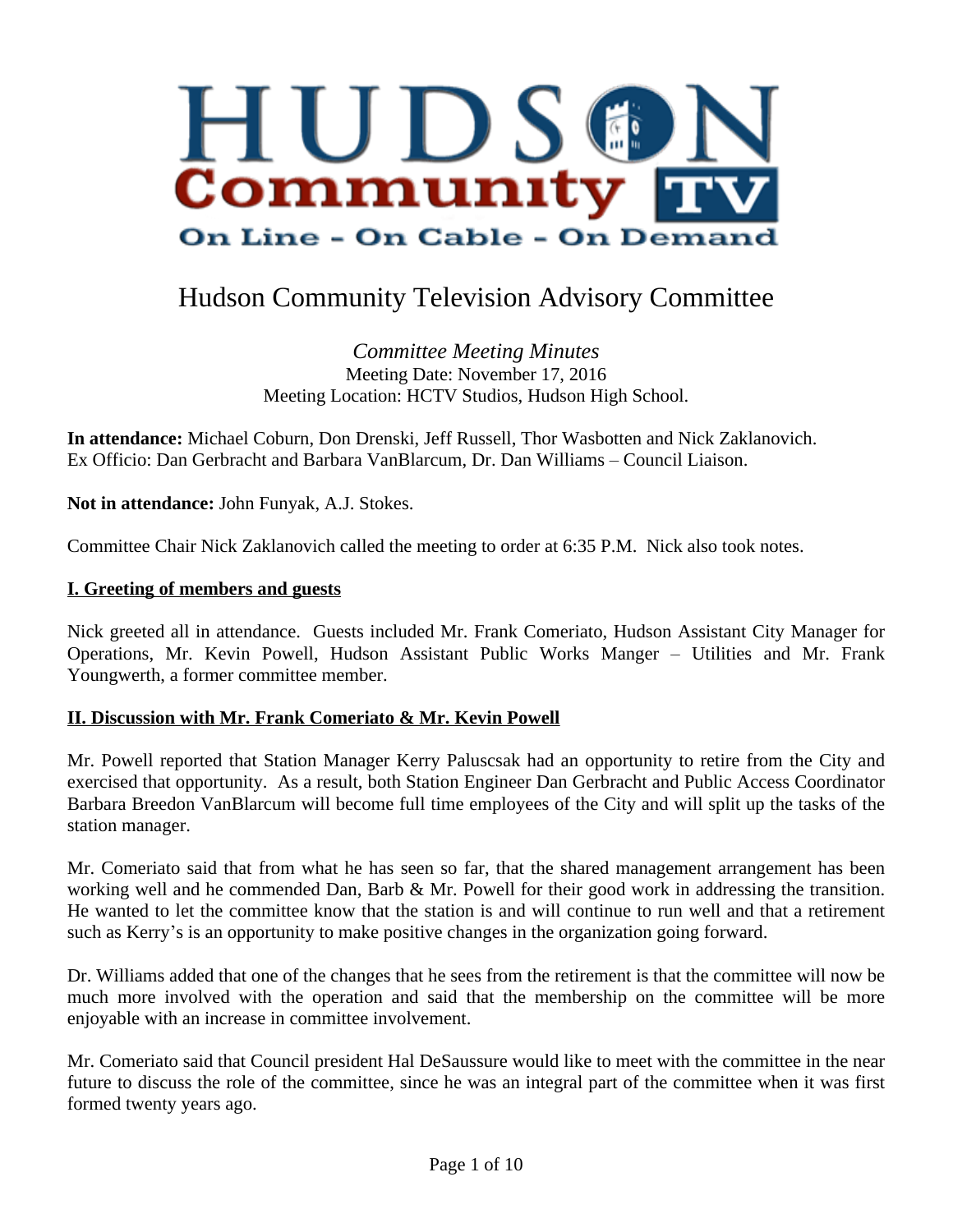## **II. Discussion with Mr. Frank Comeriato & Mr. Kevin Powell, continued**

Barb VanBlarcum was also a part of the original committee founding and the separation of the station from the old Cable 9 consortium. The arrangement in the consortium was that Hudson was contributing a large part of the budget, but was not getting the focus coverage of Hudson that the heavy amount of funding should have afforded. HCTV pulled out of the consortium, following the recommendation of the Advisory Committee and the station has grown and prospered ever since.

Meeting guest and former committee chair Frank Youngwerth added that the committee seems to have lost some of the influence that it had when he was on board and he is hopeful that going forward the committee will have a greater presence again.

Thor Wasbotten asked about Kerry's tenure with the station. Dan Gerbracht answered that Kerry had just reached twenty years of service with the City in May 2016. Thor suggested that we make note of Kerry's long service in the meeting notes and that the committee should congratulate him on his retirement and the accomplishments that he made during his long tenure at the station.

Nick added that he was very sad to see Kerry go, that he had worked closely with him for many years and considered him a great leader and a great friend, and that he would miss working with Kerry on a regular basis.

Nick asked Mr. Comeriato and Mr. Powell about the City's position on continuing the HCTV operation. Mr. Comeriato said that the City is committed to sustain the HCTV operation and that both the City administration and City Council see much value in the station operation and want to see it grow and prosper. At the September meeting, the discussions were about sustainability and succession with the station and that plan is still moving forward and continuously improving. However, the income and spending projections for the next five years and beyond due have some ominous signs in them that will require tough decisions, but those decisions will be good decisions that will keep the station viable.

Mr. Comeriato said that feedback he has from the City manager is that the loans that were granted previously for the purchase of the studio cameras and the equipment for the HD upgrade were good loans that were needed, but the practice of borrowing cannot be a regular practice. However, he feels that with Dan & Barb sharing the management of the station that he sees no problem with them keeping the station viable.

Dr. Williams added that from the Council's perspective, it would make absolutely no sense to closing down the HCTV operation. The problem is to how do we move forward, under the financial restraints that are in place with the franchise fees.

Nick said that he felt that the committee now could be more involved in the plans to move the station forward and be more of an asset to the station and the City management. Michael Coburn added that he would like the committee to have a larger roller in the financial portion of station planning. He said that we need to garner more information on the value of the station to the community and if the franchise fees were not there, how much would the citizens be willing to pay to maintain the operation. Michael suggested that the committee might need to look at meeting more often to tackle these difficult subjects and decisions.

Frank Youngwerth said that he thought that a real key is that the committee needs to look at ways to raise funds outside of the franchise fee funding. He said that both Barb & Dan are the new "faces" of HCTV and that he is hopeful that since they are well known in the community that people within the community will be more open to contributing to the funding of the station.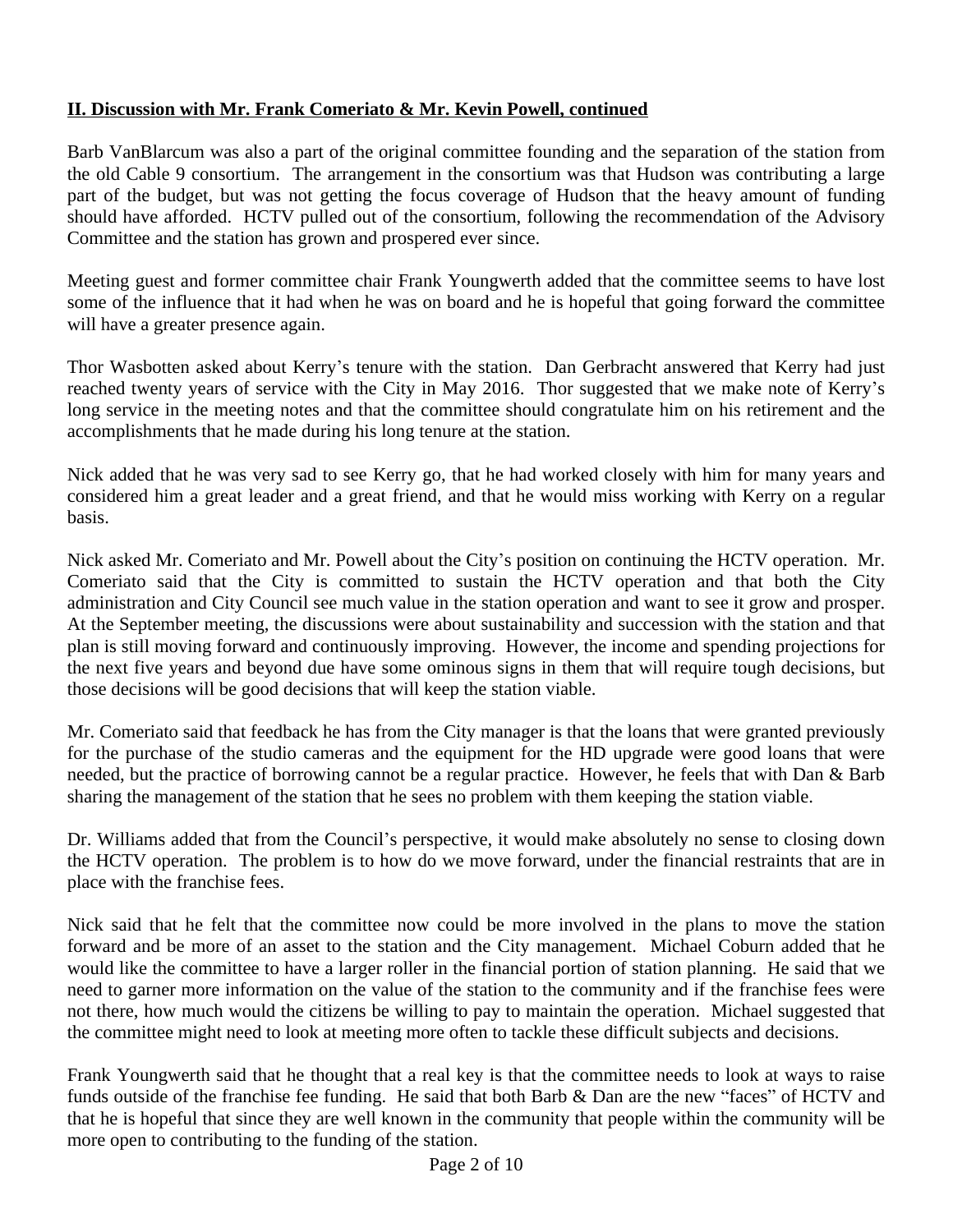#### **II. Discussion with Mr. Frank Comeriato & Mr. Kevin Powell, continued**

Mr. Youngwerth also said that he thinks that the opportunities for soliciting outside funding is at a great time. He also said that we need to go back to the old days when the number of volunteers at the station were plentiful and the recruitment of volunteers needs to be increased. He also said that although we do not measure viewership, through his experience with Good Day in Hudson for all of the years he has hosted the program, all indications are that there is a large viewership out in the community that watch the program, because they comment about it to him when he is out in public.

Thor said that he felt that it really does not matter how many people are watching, the important thing is the relationships that are built between HCTV and the audience. He feels that the future holds that the station is less dependent on 30–60 minute programs, rather a two-minute quick insert is the best way to build relationships. Thor feels that to garner the younger people of the community as viewers, the content has to be shaped to interest them and that would involve serving the community through as many platforms as possible.

## **III. Approval of Previous Informal Meeting Notes**

The draft notes from the September 15, 2016 committee meeting were approved as written and will be posted to the City web site.

## **IV. Station Management Report - Dan Gerbracht & Barbara VanBlarcum**

Dan reported that there are three committee terms that are expiring in January 27, 2017. Dan said that he had talked to A.J. Stokes and he was under the impression that he may have reached the maximum number of terms that can be served on the committee. Nick said that according to the City Charter, the HCTV Advisory Committee has no limit on the number of terms that can be served. With that as the case, A.J. may think about reapplying for membership.

The other two members with terms expiring are Thor & Jeff Russell. Dr. Williams said that Council has not announced the Advisory Committee openings, but will probably do so at the next Council meeting. Dr. Williams said that Council does conduct interviews with all committee applicants. They do so, no so much for Council to meet the candidate, but instead it is a chance for Council to learn about the various City boards & committees and they find that interaction as a valuable tool.

Dan, Barb & Meg Andrus recently took a field trip to Wadsworth Community Television (WCTV) to view their operation. Dan reports that Wadsworth is a very different operation than HCTV. WCTV has three full time employees and two-part time students that produce 150 shows per month. Dan said that they prefer quantity to quality.

Dan said that he learned a lot from the visit to Wadsworth, with many ideas that may be applicable to the HCTV operation. WCTV has a large Public Access volunteer group that regularly produce programming for the community, including many church oriented events and single camera sport shoots of different sporting events.

Dan said that WCTV is funded by franchise fees both from the Time-Warner customers in the service area, but Wadsworth also has their own cable TV service, from which franchise fees also are received. Wadsworth has three channels of programming, and an additional channel for local advertising.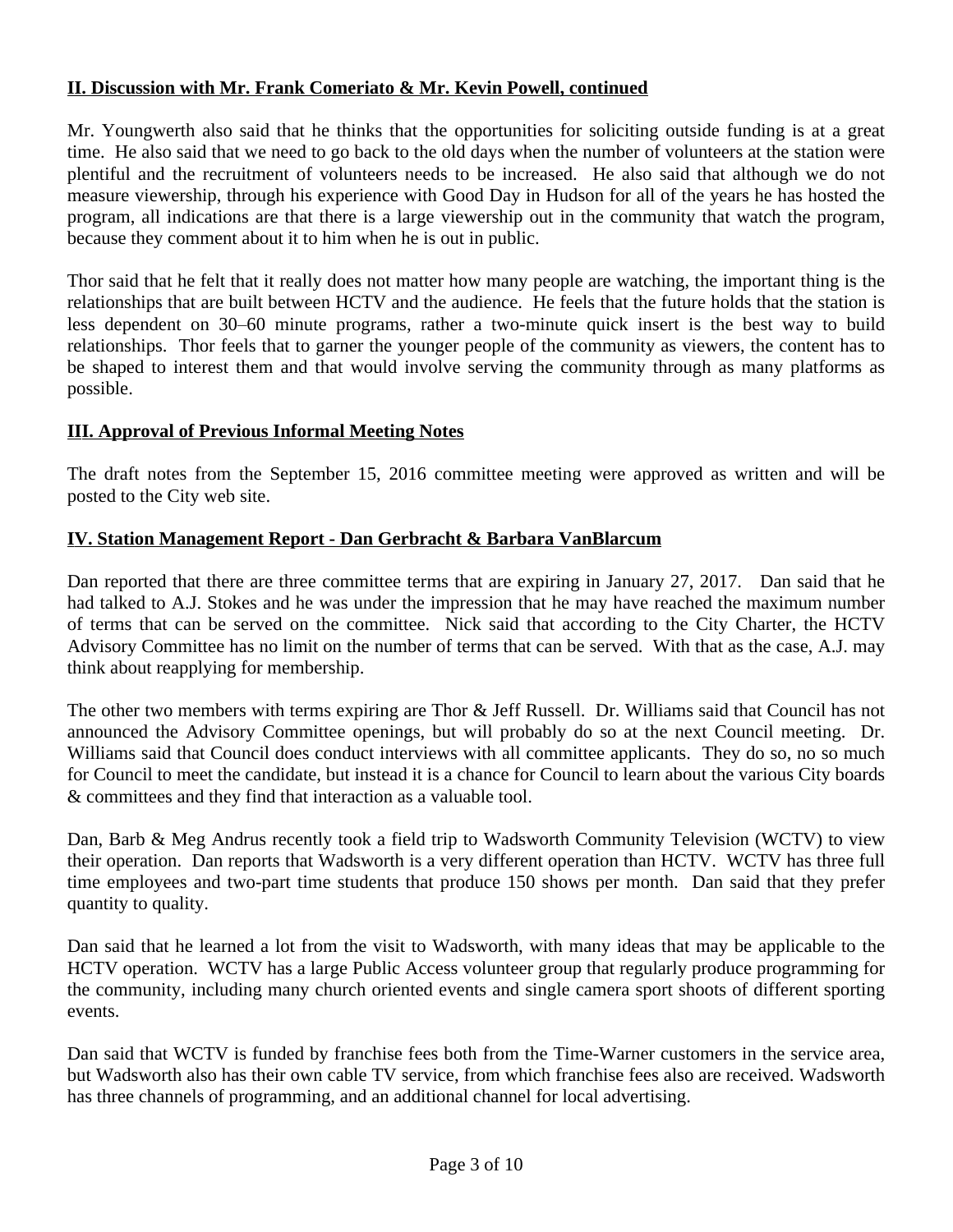## **IV. Station Management Report - Dan Gerbracht & Barbara VanBlarcum, continued**

Dan said that the studio for WCTV is in with several other city and private operations and that the space used is leased on yearly basis for \$40,000 per year. He also said that WCTV generates a lot of programming with very little equipment. HCTV, by comparison, has much better equipment, but needs to ramp up the amount of produced programming.

Dan said that WCTV staff was happy to receive the visit from the HCTV group and Dan invited the Wadsworth people to a reciprocal visit the HCTV facility when they can. Dan is anxious to keep the newly revived relationship with Wadsworth TV alive and active.

WCTV has five matching Public Access cameras that can be used by the citizens. HCTV has three different types of cameras, which leads to interchange problems. Dan said that he has talked to Kevin Powell from the City about budgeting for 2017 or 2018 for the purchase of matching public access cameras that will make it easier for the Hudson citizens and organizations.

Barb mentioned that WCTV has a bigger community awareness than HCTV and they even give out awards, called "The Clapper" for excellence in public access programming.

Dan said that the upcoming Hudson High School Holiday concerts would be broadcast live this year on December 6, 12 & 15. The concerts will be live streamed for viewing outside of the immediate Hudson area. The Choir Concert will be a problem, as the Board of Education meeting will be going on at the same time, and both events will be recorded by HCTV simultaneously. Dan said that any of the committee members are invited to join in and helping with the production.

Thor asked if a live broadcast, such as the concerts, could be presented live via Facebook Live. Dan said that previous attempts at airing HCTV on Facebook have not been allowed by the city administration. Mr. Powell said that the decision on Facebook should be revisited and that he would contact Jody Roberts, Communications Director for the City to see if the previous restrictions can be lifted.

Thor thought that exposure for the station on Facebook creates new interest and new opportunities for exposure that leads right into the younger generations interests. Frank Youngwerth said that he thought that live streaming was a great thing to grow and expand on.

Dr. Williams added that as new ideas come up during the committee discussions, we should always keep in mind that things change and there may be new opportunities that were not available previously, may now be viable and actionable.

Thor is in favor of the idea of using HCTV for much more in the way of City media communications and would like to see a day when the station is used for all forms of communications that are now distributed via e-mail or telephone. Thor feels that Facebook availability for the station would be a major and that would help greatly in "extending the brand".

Michael asked about training on the camera operation, if he can be available for the upcoming Holiday concerts. Dan said that one-on-one training would be given to all committee members who wish to help.

Mr. Powell asked if the concerts would be available for DVD sale. Dan replied that the holiday concerts are one of the most popular programs that generate DVD sales, many of which are from out of state relatives of the performers.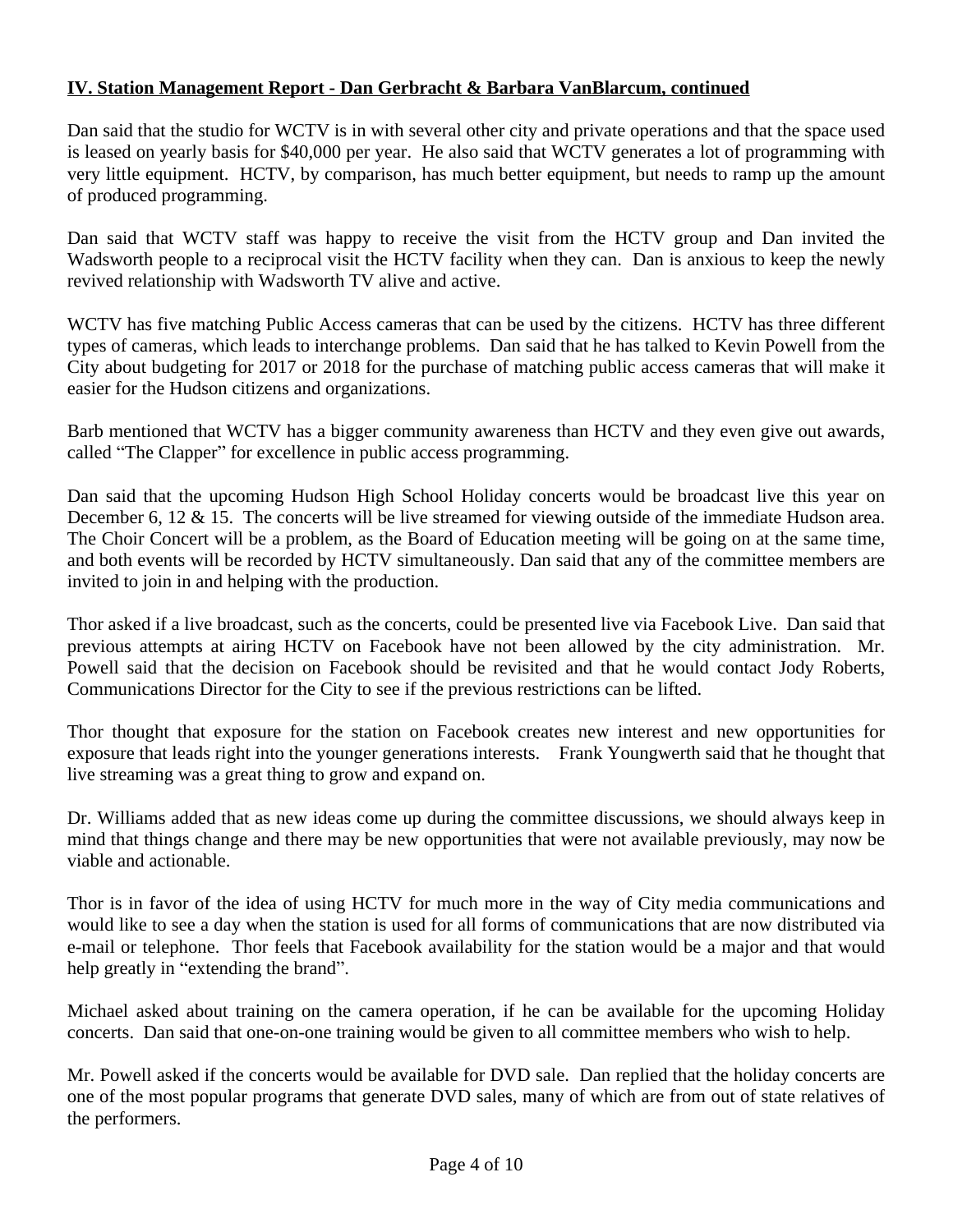## **IV. Station Management Report - Dan Gerbracht & Barbara VanBlarcum, continued**

Dan said that looking forward to basketball season, the budget allows for coverage of a reduced number of girls & boys games this season. Dan said that Boy's Coach Jeff Brink and Girls' Coach Dennis Lawler have been contacted to ask what games they think are important to cover. Coach Brink has responded on what games he thinks are important. Coach Lawler has not yet responded with preferred games.

Mr. Powell mentioned that part of the reason for the reduction in basketball coverage this season is that the station will hopefully be expanding to cover other sports, such as Soccer and / or baseball.

Frank Youngwerth asked if there was information on what it costs to produce a sports program. He felt that with that information in hand, it would be possible to solicit underwriters from the community to help with sports production costs. Dan said that he had already heard from some people in the community that were disappointed that basketball coverage on HCTV would be cut back.

Mr. Comeriato said that he has the cost figures for sports broadcast coverage. He said that if the community would like to see more in the way of sports programming, then underwriting from the citizens and the business community would make it possible to increase sports coverage.

Frank Youngwerth mentioned that he had just recently interviewed Mr. Ed Sogan of the Hudson City Schools Foundation for the Good Day program and Mr. Sogan may be someone that may be able to work with the City on sports underwriting.

Dan added that an effort would be made to grow the volunteer stable for the station, in order to reduce the costs of sports coverage. Right now, all but two regular members of the sports production crew are paid employees, whereas Wadsworth has all volunteer crews. Barb added that the Wadsworth sports coverage is definitely not as in depth as the HCTV sports coverage, as they usually only have a single person in their control room doing all of the production work.

Dan said that one of the initiatives in the near future is to clean up the storage area, clean up the studio walls and perhaps freshen up the studio sets that have been in place, unchanged for many years. Mr. Comeriato mentioned that some of the redundant equipment from the station would be offered for sale on the Govdeals web site.

Mr. Comeriato updated the committee on the discussions from the September committee meeting. He said that all of the ideas that came forward at this meeting were well aligned with the directive that he had from City Manager Jane Howington about the direction of the station.

On Monday, November 21 at 12:00 Noon, station and City officials and officials of the Hudson City Schools are meeting with Christina Woolley, who is the curriculum coordinator for the school system concerning Thor's idea for producing a student discussion program for broadcast on HCTV. Superintendent of Schools Phil Herman thought that Ms. Woolley should be the main contact in coordinating the establishment of the discussion program idea. Several school officials attended Thor's last discussion program at Kent State University and they were impressed with what they saw at that event and thought that a similar event could be created at HHS.

Mr. Comeriato added that the City administration's discussions with Superintendent Herman were very positive in regards to broadening the partnership between HCTV and the schools. The partnership with the schools needs to be nurtured and expanded by the committee's focused efforts.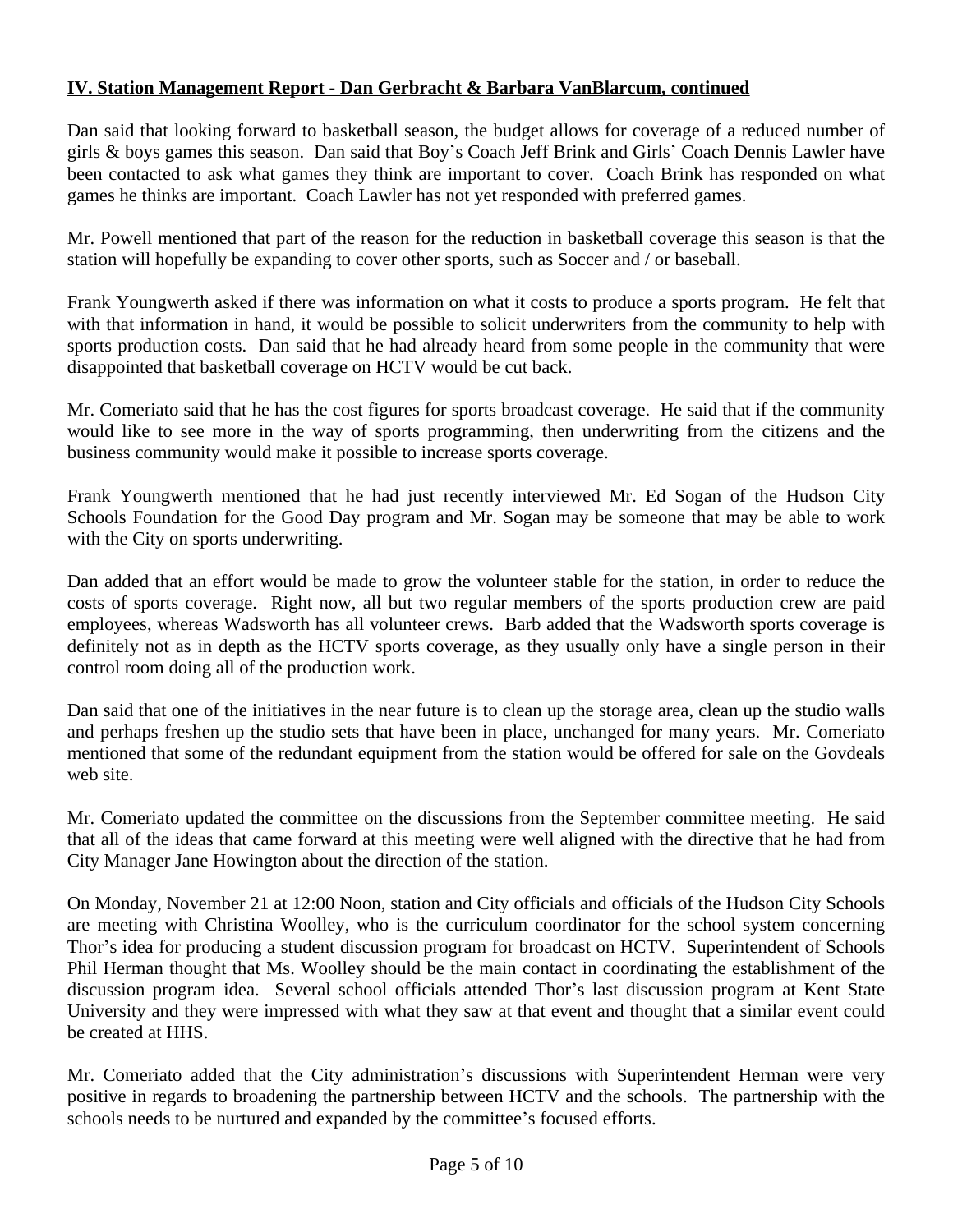#### **V. Time-Warner / Spectrum Update**

Mr. Powell reported that he & Mr. Comeriato had met with Mr. Mark Seidel and Mr. Chris Thomas of Time-Warner Cable, now called Spectrum. The results of that discussion were that the HCTV channel signal distortion problem would be resolved in the first quarter of 2017. Following some discussion, Spectrum has agreed to allow the City to sign an agreement to upgrade the modulation equipment for all three HCTV channels, with a cancellation option if funding does not materialize.

With the anticipated generous grant approval from the Burton D. Morgan Foundation, the City feels that all three channels can be upgraded. The previous committee discussions revolved around going to two channels for the future, but funding looks to be in place to keep and upgrade all three HCTV channels. Mr. Powell said that even if the Morgan grant does not come through, the City should be able to come up with the funds needed to upgrade all three channels.

Mr. Powell mentioned that the Spectrum upgrade project that is currently in place could not be reduced to two channels, without having to go through a new engineering approval process. That was a strong incentive to upgrade all three channels at the same time.

Mr. Comeriato added that he was less than happy with the customer service that was provided by the Spectrum officials during the most recent discussions and he believes that even the Spectrum officials realized how badly they were reacting to the signal distortion problem and finally agreed to work with the City to resolve it.

Thor said that he was happy to hear that the problem will be resolved for all three channels and that HCTV will continue to have three channels of service to the community, which is what we had preferred to do at the beginning of the discussions.

Frank Youngwerth added that in his previous work with the Burton D. Morgan Foundation, they have always been receptive to working with HCTV and he would be surprised if they did not approve the grant application that has been submitted.

Thor said that following his upcoming meeting with school officials and hopefully getting them more involved with HCTV, and if the station is able to provide programming via Facebook Live, he sees a bright future of cooperation with the schools. He also suggested that an opportunity exists to apply for Knight Cities Grant that provides five million dollars per year to Knight served communities, such as the greater Akron area.

Mr. Comeriato said that the grant submitted to the Morgan Foundation included entrepreneurial expansion opportunities, on which the Morgan Foundation is primarily focused. The grant, if approved would cover the cost of the upgrade of the modulation equipment, as well as provide funds for other equipment upgrades to serve the community.

Mr. Comeriato wanted to add some recent news about the Velocity Broadband internet service initiative. Council has decided not to pursue expanding the system to residential customers at this time, but may do so in the future. The business build out for Velocity service will be complete in 2017 for businesses. If and when Velocity service is expanded to residential customers, that move will affect HCTV and the currently provided cable-based service.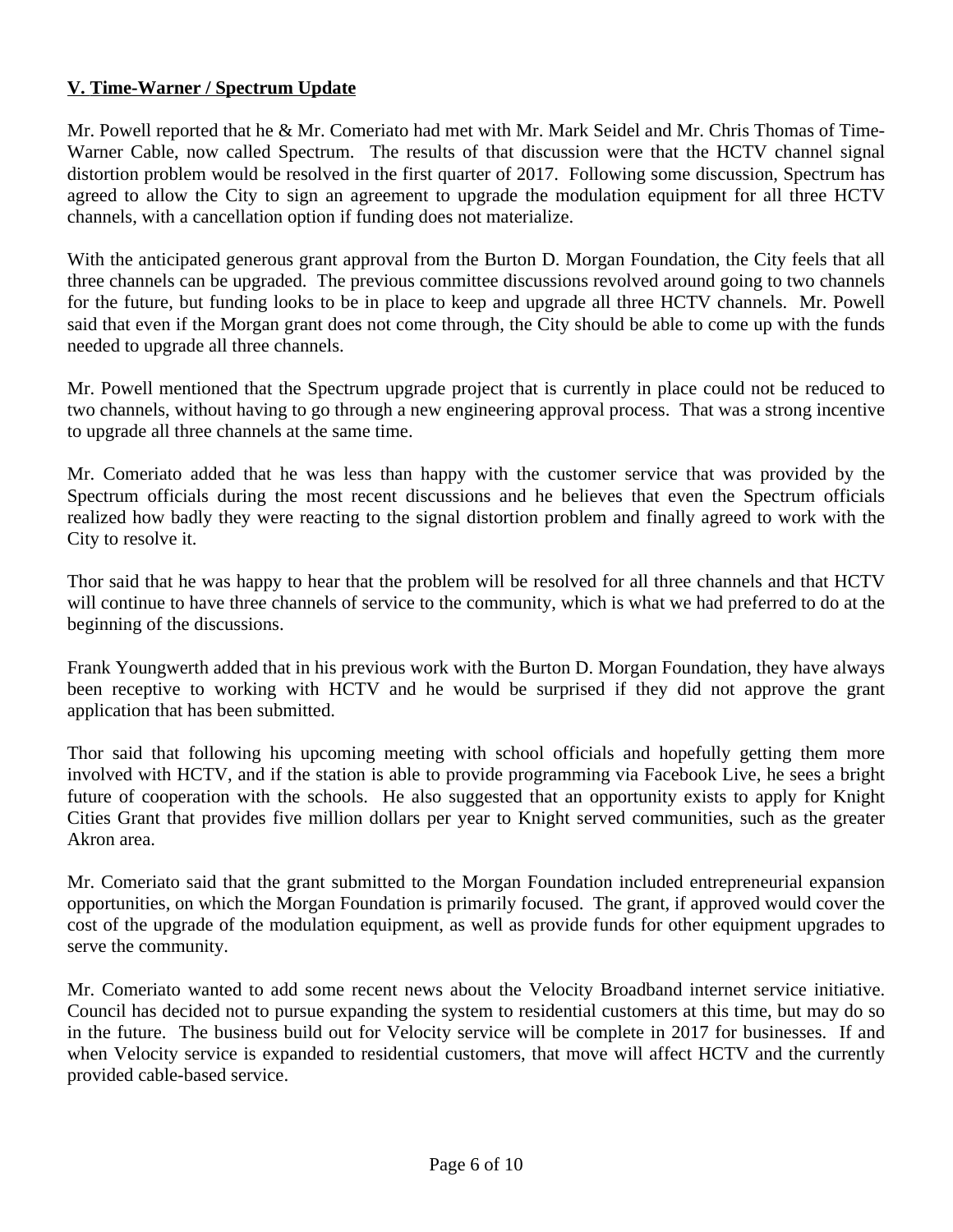#### **V. Time-Warner / Spectrum Update, continued**

Michael mentioned that he often hears Kabhir Bhatia reporting on WKSU radio, and noted that Kabhir got his start in the communications field at HCTV. Barb added that Kabhir had volunteered to interview some of the award winners at the recent Academic Hall of Fame Inductions for the High school. Nick said that he marveled at the ability that Kabhir has to quickly come up with subjects for an interview, with very short notice. Nick said that his ability to improvise is a natural talent that Kabhir has and comes by easily. Thor said that Kabhir might be someone that could work with the school system partnership that is trying to be expanded.

### **VI. Public Access Update – Barbara VanBlarcum**

Barbara said that several programs have been produced recently by production volunteers Nick & Allyn, including the Hudson PTO Halloween Window Painting event, the Markillie Cemetery Tour that Mr. Tom Vince lead for Hudson Heritage Association, and the presentation that Mr. Vince made to the Hudson Daughters of the American Revolution concerning the history of women's education in Hudson.

The Genealogy Club has produced some programming covering their monthly meetings. Hudson resident Gene LaMarca has recorded his band, called The Clocktower Band, performing at the Lake Forest Country Club for a Cancer fundraising event.

The Fall Concerts for the Hudson High School Choir, Band and Orchestra, the Parade of Bands band show at Memorial Stadium as well as the indoor Marching Band Concert were all recorded by Meg Andrus, using a single camera set up.

The recent "Start Talking" program presented by Hudson Community First at Eastwoods Elementary school was also recorded. The Start Talking program was a parent education program about starting early to talk to their kids about the dangers of drug involvement. The annual "Take a second – Make a Difference" award ceremony presented by Hudson Community First was also recorded.

The "Career Panel" discussion that was held in the High School Media Center was recorded and will be seen on HCTV starting the week of November 28. Several of the Veteran interview programs that were recorded at Laurel Lake will be shown on HCTV throughout the month of November and a marathon showing of those interviews was presented on Veterans Day.

Finally, Barb reported that the program archives are being searched for any programs related to the Hudson Parks at the request of the Parks Department.

Dan said that the Hudson EMS, who had worked with HCTV several years ago on recruitment videos, wants to revive that partnership and new EMS recruitment productions will be created shortly, in hopes that the current low level of EMS volunteer recruitment can be improved.

Frank Youngwerth asked if the summer concerts for 2017 were going to be recorded. Dan & Barb said that they would be talking about recording the concerts, but that decision will not be made in the near term and Dan said that many of the concert acts have already been seen on the station and are available in the archives, but he was hoping that new acts could be added to the 2017 concert schedule.

Mr. Comeriato asked for details on the archives. Dan responded that starting from 1996 the archives were built going back into the early 1980s. Mr. Comeriato asked Dan to see if the graduation from 1983 was in the archives because his band from that time performed in that time period.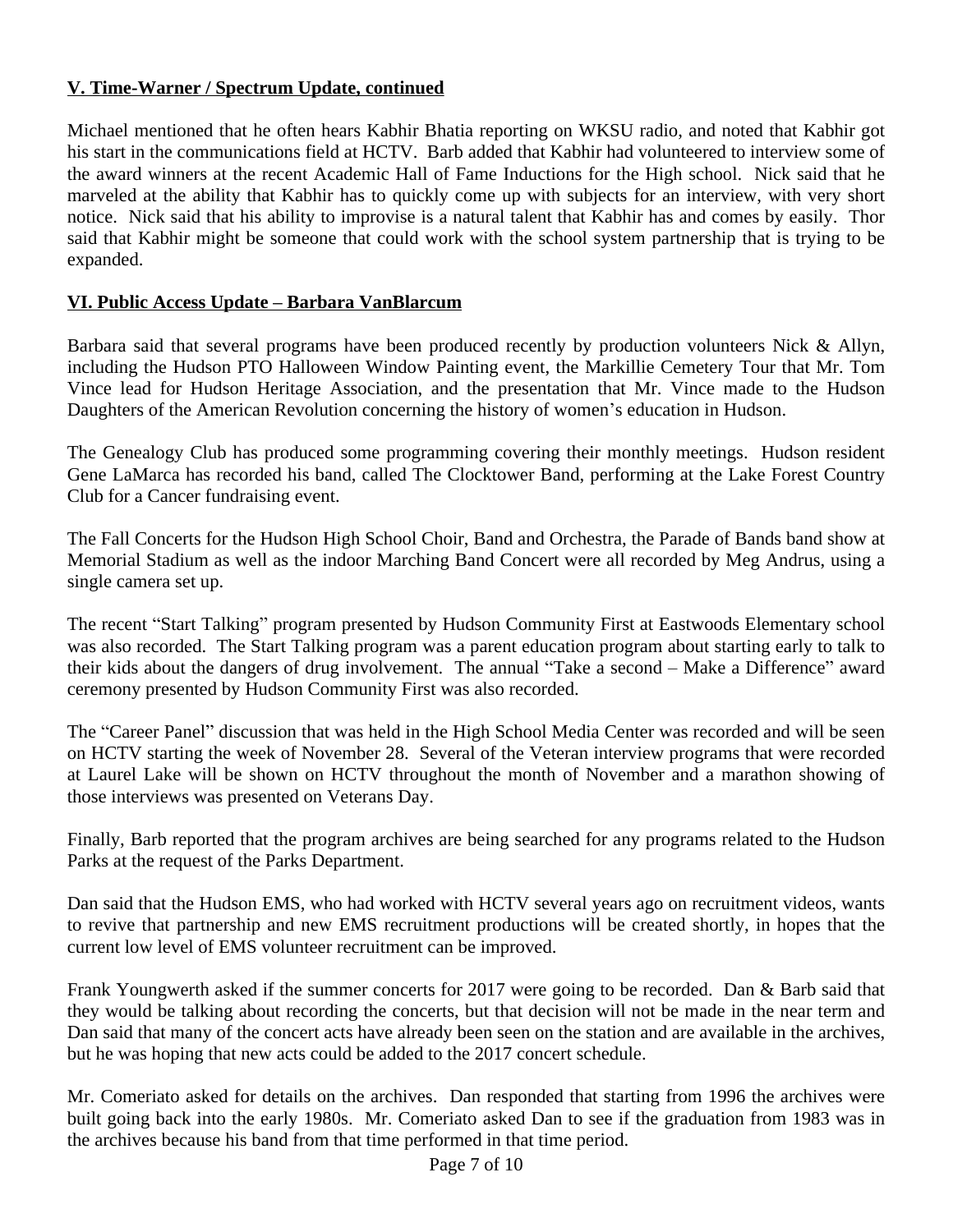### **VI. Public Access Update – Barbara VanBlarcum, continued**

Nick said that the Malabar Farm / Tom Vince program that has been in the works since spring is wrapping up shooting next week. The program centers around two boys that went to school at Western Reserve Academy and lived with Louis Bromfield, the well-known author who lived at Malabar Farm. Tom Vince will be recorded at WRA giving some final information on the story, after which, the segments will be assembled into chapters for the final video program. We hope to have the final program ready before the end of the year. Frank Youngwerth mentioned that he is aware of a Humphrey Bogart site on the internet that may be able to supply some information concerning Malabar Farm that we do not already have.

Nick also mentioned that his wife, Allyn has recorded Tom Vince talking about presidential elections in Hudson. Editing on that program is complete and it will be on the HCTV schedule for the week of November 21. It was important that the election presentation be recorded because Mr. Vince says that he only does that presentation every four years.

Long time resident Richard Grell was recorded at the Hudson Heritage association speaking about the history of Darrowville, which is located around the southern border on Hudson & the northern border of Stow. That program should be available for the schedule for the week of November 28.

Looking forward, the plan is to record again at the Hudson Rotary Santa on the Green event. It has been several years since that event was recorded, so a new version would be a good idea.

Frank Youngwerth mentioned that Good Day in Hudson will be rerunning the David Hudson / James Ellsworth historical program that was produced several years go featuring Tom Vince and Richard Grell playing the two historic characters. The program will be presented in February 2017.

Thor asked if there were any plans for HCTV to cover the send off of the Hudson Football team as they leave for the State Football Championship competition in Akron. Dan said that there were no plans at this time, but he would check with the school's Athletic Secretary to get details and see if any recording opportunities are possible.

#### **VII. Community Organization Liaison**

Nick reported that no further activity had been made in regards to an e-mail blast to local organizations about their use of HCTV to promote their group's activities. Nick said that he had seen interest from organizations during recording visits to community events, such as the Farmer's Market, when one-on-one contact can be made with organization members. After the first of the year, Nick plans to send out a new email blast to local organizations to try to spur interest in using the station.

#### **VIII. Friends of Hudson Community Television**

Nick reported that the 501(c) 3 designation for the Friends of Hudson Community Television is in place with both the State and Federal government. The next step will be to schedule an organizational meeting with those interested to get the group into actual operation.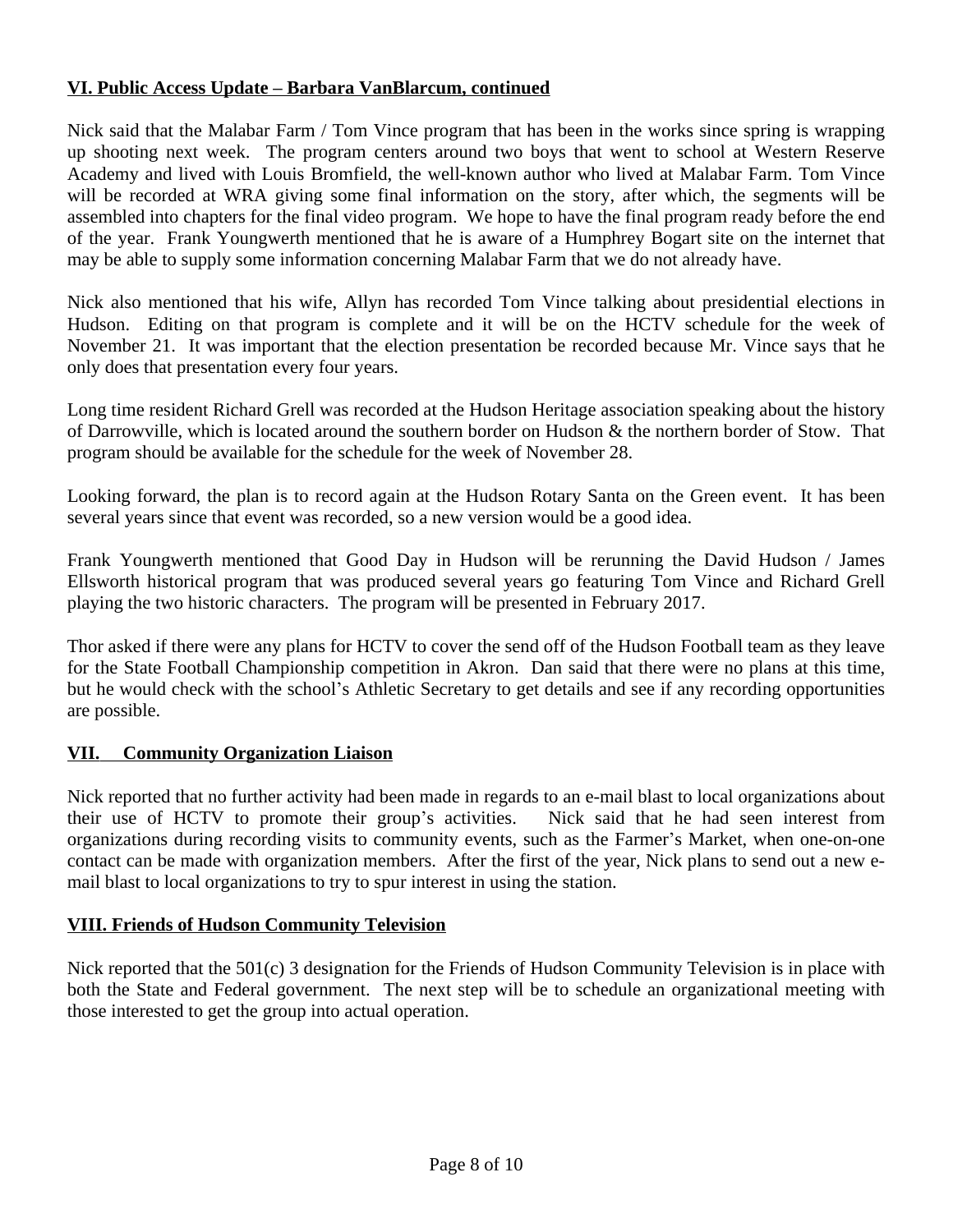#### **VIII. Friends of Hudson Community Television, continued**

Frank Youngwerth said that he would recommend that the Friends group should concentrate on developing relationships with new charity organizations and should not contact the same groups that are already contributing to the station. He mentioned that he had been in contact with Deb Hoover, the President  $&$  CEO of the Burton T. Morgan Foundation before the latest grant request to the foundation and learned about the proper procedure for that grant application. The request was required to come from the City Manager's office for consideration, which was the way it was submitted. Frank said that other organizations in the area could also be asked for similar grant help, when a need arises.

Frank added that the planned reduction in the amount of sports coverage could also be an incentive to ask for funds from local businesses and organizations who may want to underwrite additional sports coverage.

#### **IX. Previous Meeting Follow Up**

Nick said that at the last committee meeting he had pledged to contact High School Principal Brian Wilch and School Superintendent Phil Herman about generating more school involvement with HCTV. Having made those contacts, it was how Nick had learned about the upcoming meeting concerning Thor's idea for a student discussion program. Both men did respond to the Nick's contact. Mr. Wilch was tentative in his support for the discussion program, but Mr. Herman's response was very positive and he thanked Nick for clarifying some points concerning the discussion program idea.

Thor added that he understands the concerns about the exposure of the students in a discussion forum and hopes that the look of the program will lay to rest those concerns. Michael asked if the focus of the proposed program would be narrowly defined and will be spelled out during the upcoming meeting. Thor said that the discussion sessions that he has hosted previously at Kent State University were related to regular topics and is made up initially of a panel of instructors that present opening comments. Following that, Thor moderates a discussion session with the students. He said that the students at KSU are now generating ideas for future discussion programs.

With that in mind, the proposed High School discussion could blossom from a small discussion group, leading up, potentially, to a citywide event, focused upon the views of the high school students. Thor noted that School administrators did attend his most recent KSU discussion about the heroin epidemic. He felt that high school age students do have constructive things to say, would be comforted by the free expression of their opinions on a subject, and would enjoy having a forum for their voices.

Michael added that in addition to the discussion program, he would like to see the high school use the HCTV facilities for possibly a daily school news program and other routine programming generated by the students. Thor said that a new media instructor is in place at the high school and that could be an opportunity to get support for using the HCTV venue for other school productions.

Dr. Williams added that he would like to see the Broadcast Journalism class revived, which would be another opportunity for HCTV to collaborate with the high school administration and students. He said that the Hudson City School Foundation could be a possible avenue of help to resurrecting the Broadcast Journalism class.

Nick asked if the previous KSU discussion programs were available for viewing on line. Dan said that he would find the link to the videos and supply that to the committee.